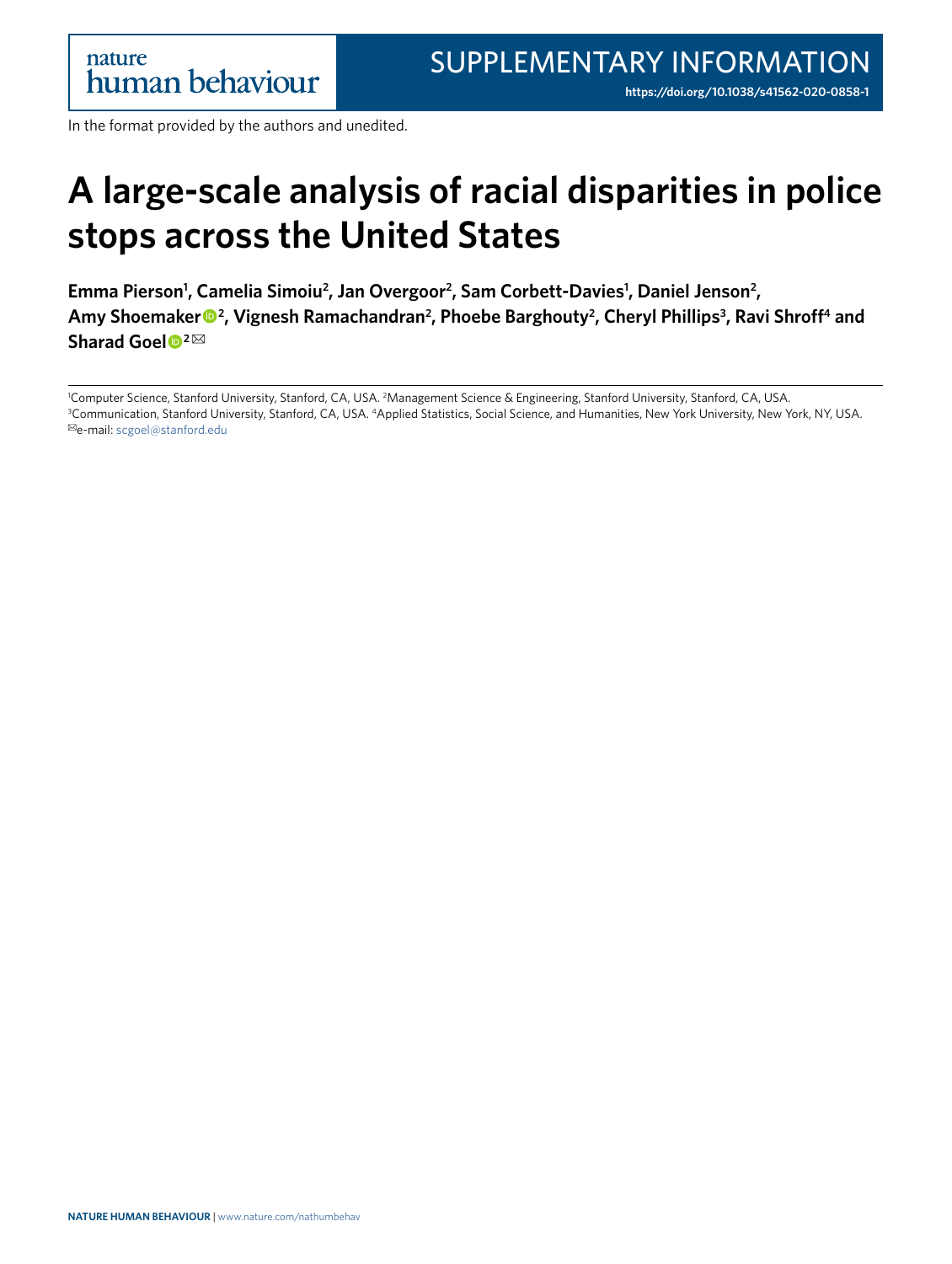

## **Supplementary Figures**

**Supplementary Figure 1.** Posterior predictive checks for threshold test models for municipal police department (top) and state patrol (bottom) data. Prediction errors for both hit rates (left) and search rates (right) are minimal and consistent across race groups, validating the models' fit. In the left column, point size corresponds to number of searches per location (per county, above, and per district, below); in the right column, point size corresponds to the number of stops per location (per county, above, and per district, below).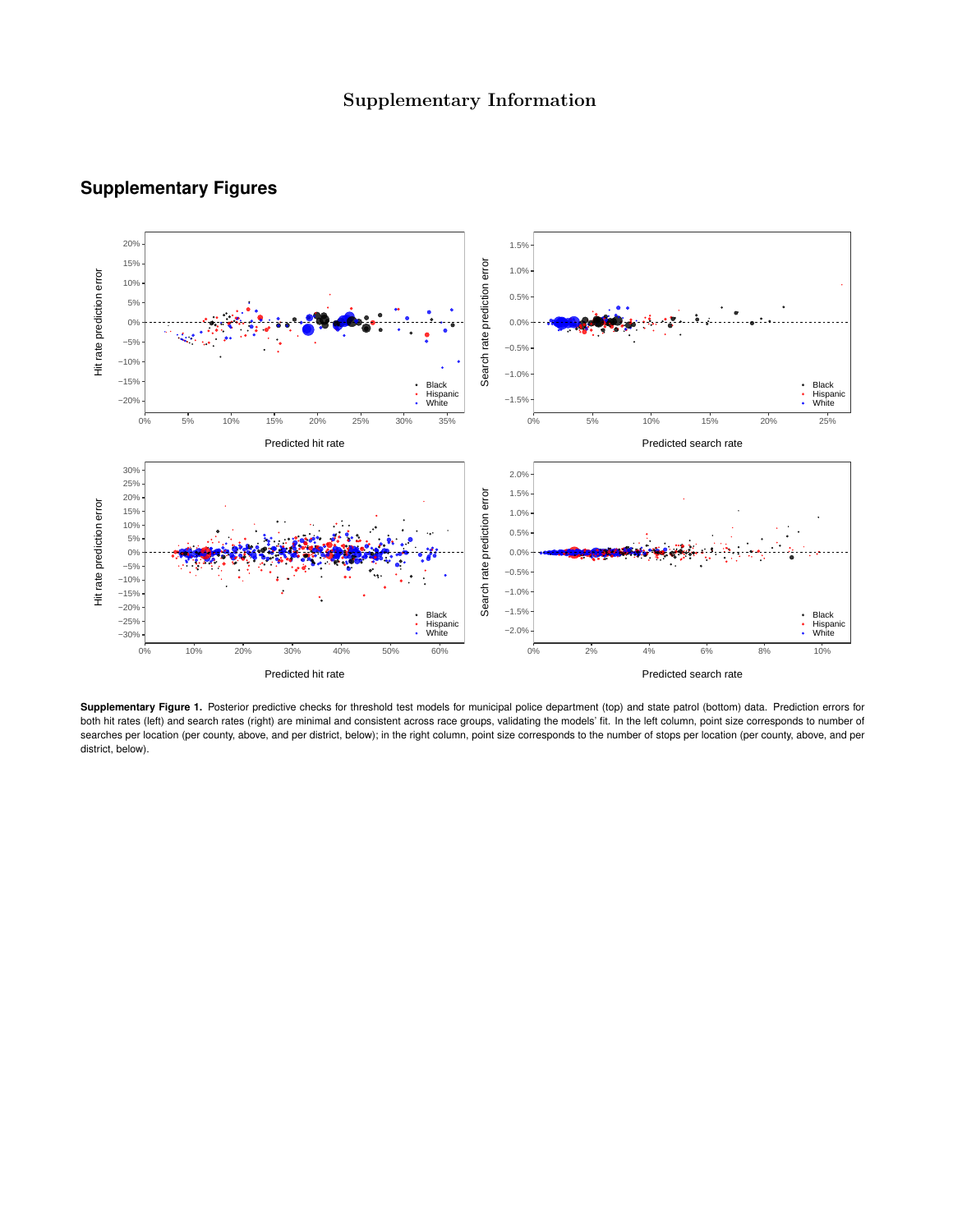

**Supplementary Figure 2.** The proportion of stops that result in a drug-related infraction or misdemeanor before and after recreational marijuana was legalized in Colorado and Washington at the end of 2012 (indicated by the vertical lines). Subsequent to legalization, there is a substantial drop in offense rates. Data from the fourth quarter of 2012 are excluded, since that period includes stops both before and after legalization. The rates in CO (left panel) are based on 1,534,893 stops; the rates in WA (right panel) are based on 3,985,677 stops. In Colorado, we consider only offenses for marijuana possession; in Washington, we include all drug-related misdemeanors, as more detailed information is not available, so there are still some recorded drug violations post-legalization.



**Supplementary Figure 3.** Inferred thresholds faced by white (blue lines), black (black lines), and Hispanic (red lines) drivers before and after marijuana legalization. Error bars show the 95% credible intervals. The threshold values in CO (left panel) are inferred from 1,674,619 stops; the threshold values in WA (right panel) are inferred from 3,985,677 stops. In all cases black and Hispanic drivers face a lower threshold than white drivers.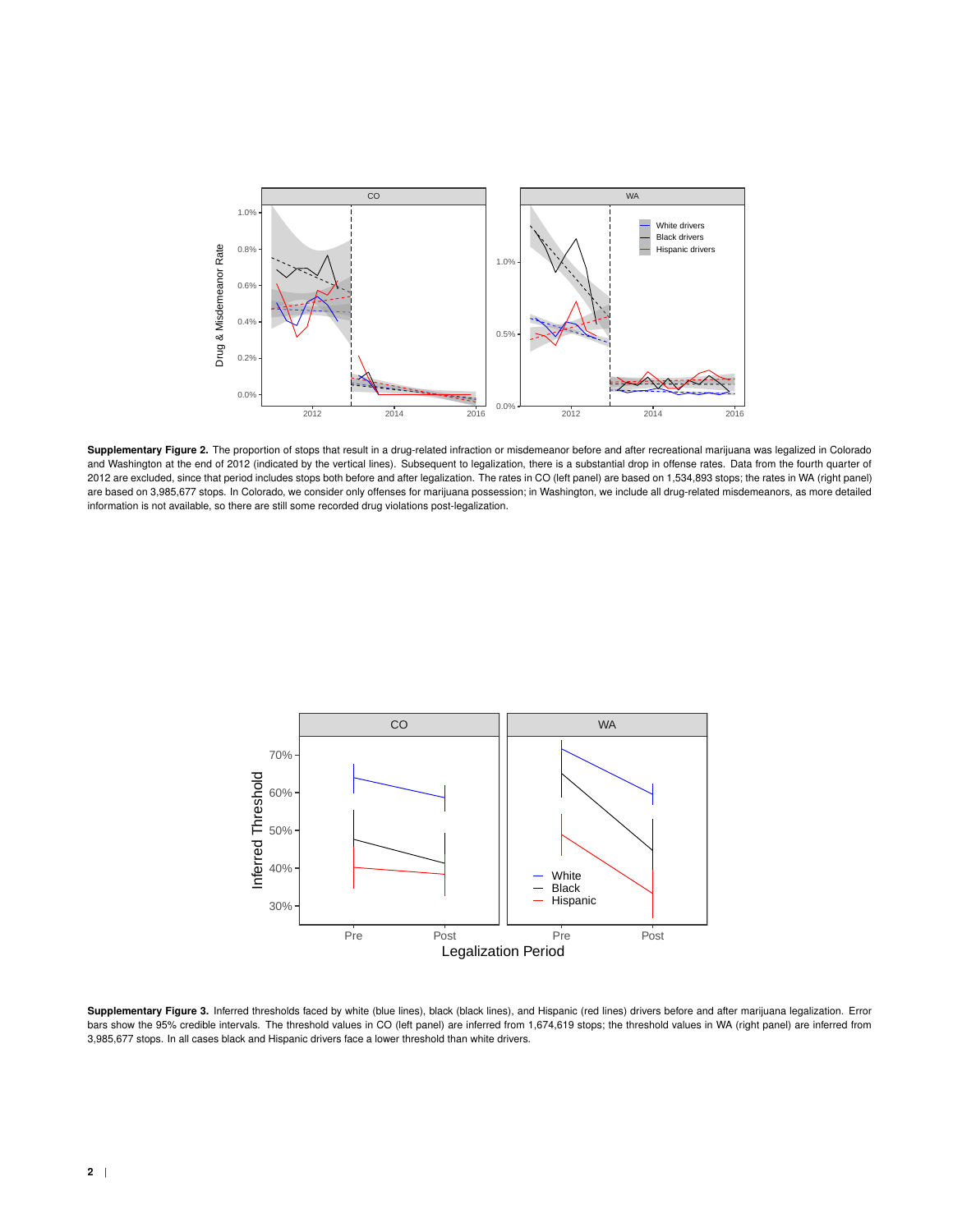## **Supplementary Tables**

**Supplementary Table 1. Coefficient estimates for different veil-of-darkness model specifications, varying the inclusion of separate state/city intercepts, the inclusion of an interaction term between time and location, and the degrees of freedom in the natural spline over time. All models are based on stops conducted during the two 60-day windows centered on the beginning and end of daylight savings time. The "coef." column estimates differences in the racial composition of stopped drivers before sunset and after dark, after adjusting for time and location. The results presented in the main text are in bold, and correspond to a model which includes state and city intercepts, has no interaction term between time and location, and has six degrees of freedom in the natural spline over time. All coefficient estimates are negative and statistically significant (all p-values are two-tailed), suggesting that evidence of racial bias against black drivers is robust to different model specifications.**

|                              | spline d.f.             |       | coef.    | s.e.  | 95% CI             | $p$ value |
|------------------------------|-------------------------|-------|----------|-------|--------------------|-----------|
|                              | 1                       |       | $-0.040$ | 0.002 | $(-0.045, -0.035)$ | < 0.001   |
| Models with                  | $\overline{c}$          |       | $-0.035$ | 0.003 | $(-0.040, -0.030)$ | < 0.001   |
| no state/city intercept      | 3                       |       | $-0.034$ | 0.003 | $(-0.039, -0.029)$ | < 0.001   |
| and no interaction term      | 4                       |       | $-0.036$ | 0.003 | $(-0.041, -0.031)$ | < 0.001   |
| between time and location    | 5                       |       | $-0.036$ | 0.003 | $(-0.041, -0.031)$ | < 0.001   |
|                              | 6                       |       | $-0.036$ | 0.003 | $(-0.041, -0.031)$ | < 0.001   |
|                              | 1                       |       | $-0.032$ | 0.003 | $(-0.037, -0.028)$ | < 0.001   |
| Models with                  | $\overline{\mathbf{c}}$ |       | $-0.039$ | 0.003 | $(-0.044, -0.034)$ | < 0.001   |
| no state/city intercept      | 3                       |       | $-0.041$ | 0.003 | $(-0.046, -0.035)$ | < 0.001   |
| and with an interaction term | 4                       |       | $-0.041$ | 0.003 | $(-0.046, -0.036)$ | < 0.001   |
| between time and location    | 5                       |       | $-0.041$ | 0.003 | $(-0.046, -0.036)$ | < 0.001   |
|                              | 6                       |       | $-0.041$ | 0.003 | $(-0.046, -0.035)$ | < 0.001   |
|                              | 1                       | city  | $-0.044$ | 0.003 | $(-0.049, -0.038)$ | < 0.001   |
|                              | 1                       | state | $-0.036$ | 0.003 | $(-0.041, -0.030)$ | < 0.001   |
|                              | $\overline{c}$          | city  | $-0.038$ | 0.003 | $(-0.044, -0.032)$ | < 0.001   |
|                              | $\overline{c}$          | state | $-0.032$ | 0.003 | $(-0.038, -0.026)$ | < 0.001   |
| Models with                  | 3                       | city  | $-0.037$ | 0.003 | $(-0.043, -0.031)$ | < 0.001   |
| state/city intercept and     | 3                       | state | $-0.032$ | 0.003 | $(-0.038, -0.027)$ | < 0.001   |
| no interaction term          | 4                       | city  | $-0.039$ | 0.003 | $(-0.045, -0.033)$ | < 0.001   |
| between time and location    | 4                       | state | $-0.033$ | 0.003 | $(-0.039, -0.027)$ | < 0.001   |
|                              | 5                       | city  | $-0.039$ | 0.003 | $(-0.045, -0.033)$ | < 0.001   |
|                              | 5                       | state | $-0.033$ | 0.003 | $(-0.039, -0.027)$ | < 0.001   |
|                              | 6                       | city  | $-0.039$ | 0.003 | $(-0.045, -0.033)$ | $<$ 0.001 |
|                              | 6                       | state | $-0.033$ | 0.003 | $(-0.039, -0.027)$ | $<$ 0.001 |
|                              | 1                       | city  | $-0.021$ | 0.003 | $(-0.028, -0.015)$ | < 0.001   |
|                              | 1                       | state | $-0.043$ | 0.003 | $(-0.050, -0.037)$ | < 0.001   |
|                              | $\overline{\mathbf{c}}$ | city  | $-0.030$ | 0.004 | $(-0.037, -0.023)$ | < 0.001   |
|                              | $\overline{c}$          | state | $-0.049$ | 0.004 | $(-0.056, -0.042)$ | < 0.001   |
| Models with                  | 3                       | city  | $-0.033$ | 0.004 | $(-0.040, -0.026)$ | < 0.001   |
| state/city intercept and     | 3                       | state | $-0.049$ | 0.004 | $(-0.057, -0.042)$ | < 0.001   |
| with an interaction term     | 4                       | city  | $-0.033$ | 0.004 | $(-0.040, -0.026)$ | < 0.001   |
| between time and location    | 4                       | state | $-0.050$ | 0.004 | $(-0.057, -0.042)$ | < 0.001   |
|                              | 5                       | city  | $-0.033$ | 0.004 | $(-0.040, -0.026)$ | < 0.001   |
|                              | 5                       | state | $-0.049$ | 0.004 | $(-0.057, -0.042)$ | < 0.001   |
|                              | 6                       | city  | $-0.033$ | 0.004 | $(-0.040, -0.026)$ | < 0.001   |
|                              | 6                       | state | $-0.049$ | 0.004 | $(-0.057, -0.042)$ | < 0.001   |